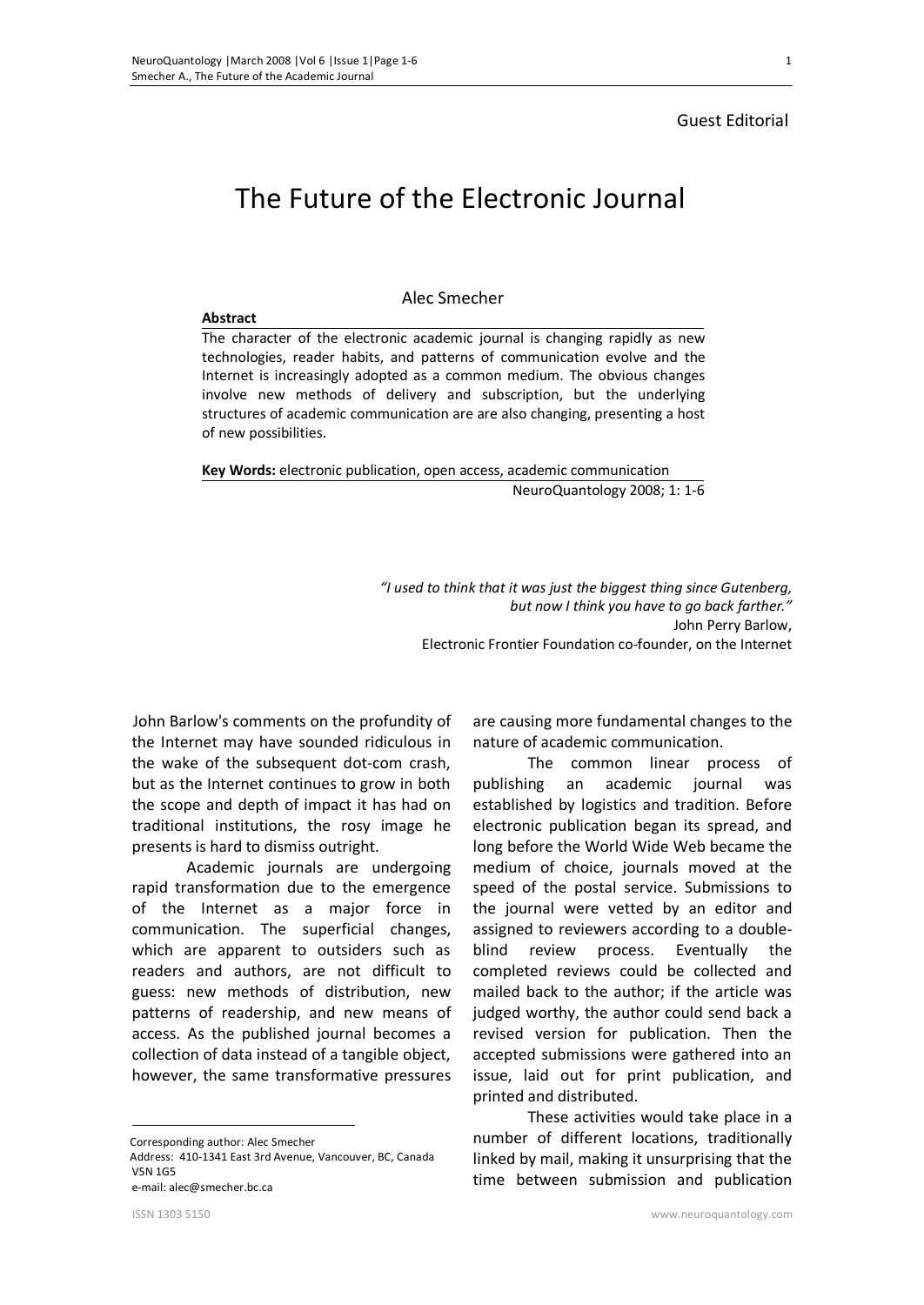could take most of a year. The low speed and relatively high cost of communication placed limitations on the physical route that a submission could take on its way to publication. Each mile traveled by a submission involved time and costs, pitting distance against the best interests of both the author and the journal that timely research be published quickly.

Apart from its slow speed, the physical nature of print publication adds further limitations. Photocopies are relatively cheap, but physical documents are expensive to manage, obviously for completed issues of the journal, but also for submissions in the publication pipeline. A copy of an in-process submission, such as a revision with reviewer annotations, cannot be in two places at once; it cannot be easily compared with another copy; it may not be convenient to edit, such as to remove author identification before sending to reviewers.

Finally, the entire process, from submission to publication, is unidirectional. Once a submission is laid out for printing, it can be cumbersome to take new feedback into account, e.g. an author's last-minute discovery of a flaw. Once an article is printed and distributed, it is for all intents and purposes immutable – corrections, if they are deemed fundamental enough, must be distributed separately as errata. Once the journal is in the hands of a reader (at the end of the long trip that began with the author's pen) the opportunity for participation in the publishing process for that article has ended. Related correspondence can be published in later issues of the journal, but while this correspondence can refer back to the original publication, the original publication can never refer forward to related discussion.

None of these restrictions – the high cost and low speed of communication, the limitations of managing physical documents, and the unidirectionality of the process  $$ need apply to an electronic publication such as an academic journal. Copies are essentially free, distribution is no longer a major expense and logistical problem, and because most web-based electronic publishing structures involve "delivering" the article electronically from a single, authoritative

source anytime it's requested, control over the document and thus the power to change it at any time remains with the publisher  $$ even after the date of publication.

These changes are typically discussed with respect to distribution, which is the aspect that undergoes the most visible change when a publication goes digital – but distribution is only the tip of the iceberg. For a truly "born-electronic" publication, these pressures also operate on each step of the publishing process, from submission, through peer review, copyediting, layout, and so on. The currently accepted set of processes for each step involves media-related restrictions that are no longer at play for an electronic publication; these restrictions are so familiar that they are difficult to perceive, and thus it can be difficult to imagine the impact their removal will have on established processes like double-blind peer review.

Of course, discarding models of publishing that were based in part on the limitations of physical media would be foolhardy, as these models are thorough, well-understood, and established. John Buschmann, for example, provides a valuably pessimistic (if somewhat dated) overview of some of the negative potentials of electronic publishing, particularly with regard to preservation, economics, and fundamental differences between print and electronic media (Buschman, 1997). A careful reexamination of the current structure with the positive and negatives effects of technological change in mind presents a number of exciting potential directions for the future while building on long-standing traditions. Several journals – popular academic journals with a long history of rigour, whose names command respect – are experimenting with these possibilities.

The peer review process, central to academic communication, can be broadened now that the metrics of distribution have been transformed. Rather than an editor choosing a small number of reviewers, the Internet makes a new process possible whereby any reader is able to anonymously comment on a pre-publication submission. Variants of this process are used by a number of journals and organizations: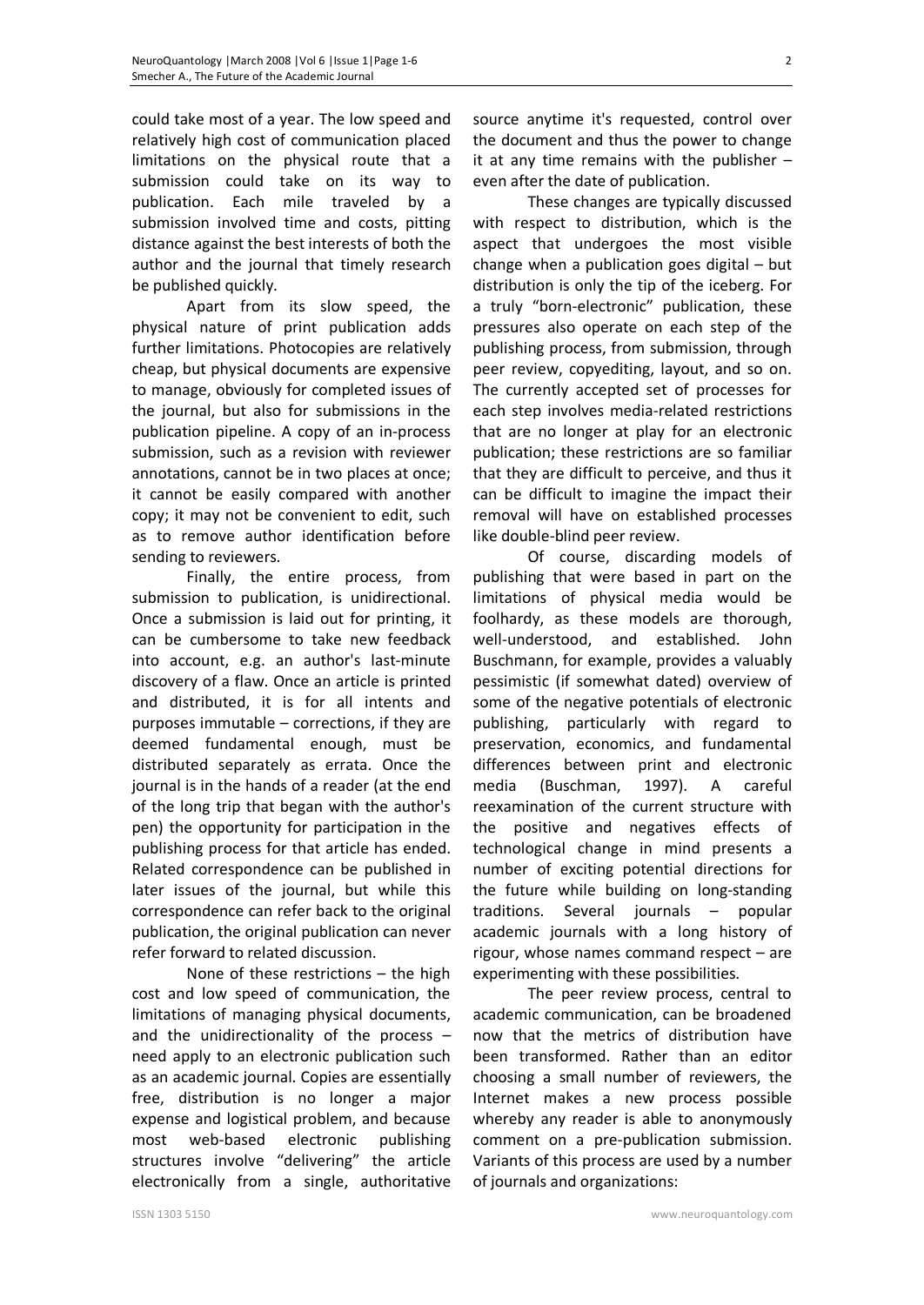\* Philica (http://www.philica.com), an electronic journal \* Naboj (http://www.naboj.com), a service allowing

open commentary on arXiv.org preprints Living Reviews (http://www.livingreviews.org), a process and collection of journals allowing authors of

review articles to incorporate ongoing research developments

These new processes are made possible by broad, rapid public access to the Internet, which provides global access to preprints in a way that has not been possible before, and the ability to respond quickly without incurring the overhead a traditional process would require. While these and other recastings of the review process are experimental and results have so far been uneven, they are being considered seriously by established high-profile journals such as Nature (http://www.nature.com) and the British Medical Journal (http://www.bmj.com). Nature has published the results of their high-profile (if not particularly successful) experiment with Open Reviews at the set of the set of the set of the set of the set of the set of the set of the set of the set of the set of the set of the set of the set of the set of the set of the set of the set of the set of the set of th

http://www.nature.com/nature/peerreview/deba te/nature05535.html.

From a reader's perspective, the transition from print to electronic has had its own drawbacks. Assuming both are on hand, a computer has never been as portable, durable, or immediate as a printed publication, and computer screens and ebook displays are only just becoming as eyeball-friendly as the printed page. Initially, electronic publications were simple reproductions of existing print journals, in a less familiar and reader-friendly format – but those days are over. Readers are increasingly being offered power and resources that print publications simply cannot match.

An obvious benefit to electronic publication is the availability of full-text searches, something broadly taken for granted by anyone who is accustomed to the speed and immediacy of the world wide web. Google's well-known plain search interface (http://www.google.com) is a great example of a lowest-common-denominator search engine; it indexes tremendous amounts of content indiscriminately, which results in a tangle of high- and low-quality results for a given search, with the consolation that the desired result will likely be in there

somewhere. Google Scholar (http://scholar.google.com) is an attempt to address the indiscriminate nature of traditional search engines by including a limited set of data but ensuring that it is better indexed and of meets certain standards; while it is not comprehensive, any results it does find are quite likely to be relevant, and because of the high quality of indexing information, Google Scholar is able to mine the set of papers it includes for references, author information, etc. There are many other databases of high-quality content available, often domain-specific, such as the Public Library of Science (http://www.plos.org) and PubMed Central (http://www.pubmedcentral.nih.gov).

Online journals are also instituting additional mechanisms for author feedback. The British Medical Journal, Open Medicine (http://www.openmedicine.ca), and others have implemented Rapid Responses, which attach a forum for public discussion to each article. Article authors are encouraged to use the same mechanism to address questions or criticism. As online publications are never "complete" in the way that a print publication is  $-$  warts and all  $-$  these continuations of the discussion can be viewed as part of the article itself in a way that was not possible with print publication.

Articles can be corrected directly rather than via a subsequent distribution of errata, raising a host of ethical and editorial policy questions: under what conditions can previously published content be removed? What level of correction, on a scale from typos and grammar problems all the way to major revisions, is permissible? With the stability of paper gone, citations become a moving target. Several organizations have published publishing guidelines for managing these issues.

A pivotal real-world example can be found online in the New England Journal of Medicine's handling of the Vioxx® study scandal. The original article, the legitimacy of which was later called into question, is still published online; however, an annotation has been added notifying the reader that they should be aware of some of the subsequent discussion and providing links to those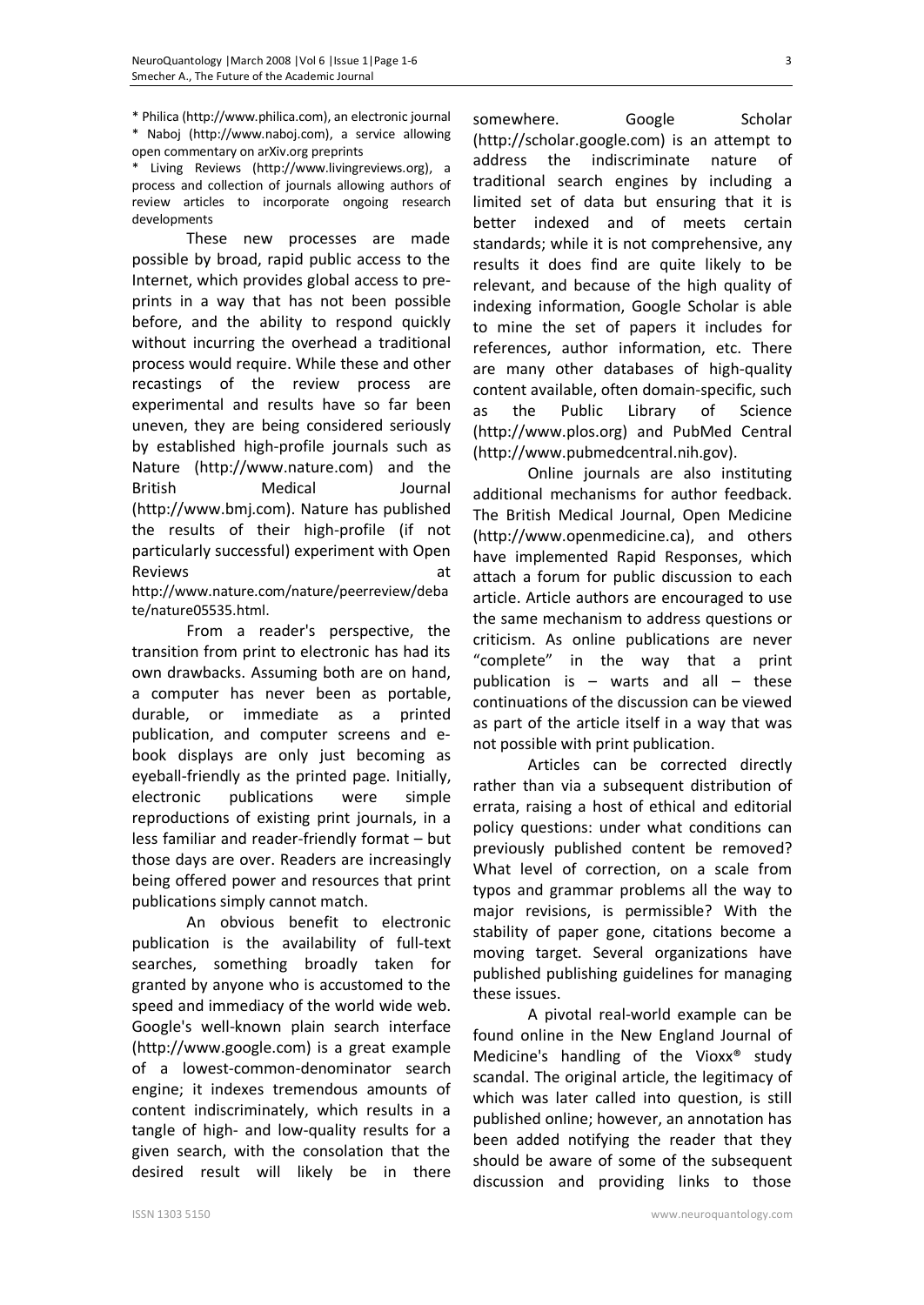resources. There are three major approaches NEJM could have taken: a published notice of retraction in place of the original document, a notice presented alongside the original document, or (least likely) outright removal of the original document. These are very different political approaches to retraction, but technically they are all as easy – in stark contrast to the literal paper trail left by a print publication.

This lack of permanence will be familiar to any frequent user of the web in the form of broken links. Documents frequently do disappear and move in an online environment for a variety of reasons, leading to scores of solutions and technologies, including Permalinks (a general term for a permanent link, but most commonly used in blogs); DOI (http://www.doi.org), which provides a framework for persistent identification; LOCKSS (http://www.lockss.org), which is amply explained by its full name, "Lots Of Copies Keep Stuff Safe"; Dataverse (http://www.thedata.org), an open archive of research data; OpenURL and link resolvers; and many others.

The overwhelmingly dynamic nature of an electronically-published article need not be entirely a liability. Many online publishers are making positive use of this flexibility, such as by tracking and publishing a list of citations to a particular article as part of its metadata. While traditional bibliographies make it possible to review the research that an article is based upon, this allows readers (and authors) to see what further research was influenced by an article. Citation counts are tremendously important in assessing the importance of a work.

Furthermore, when bidirectional citation information is available for works that are also published online, the ability of a researcher to explore the lineage of a domain of research becomes tremendous. These citation links can be built automatically as part of an indexing process, as seen in Google Scholar (http://scholar.google.com). In this way, collections of electronic publications accumulate "synergistically" – as more are published online, the network of interrelations can grow exponentially,

particularly for indexing tools that are vendor-neutral (as opposed to indexes that only relate works owned by the same publisher).

Last but not least are two major developments that have been largely made possible by electronic publishing: the Open Access movement, and a revolution in academic publishing in the developing world.

The Open Access movement simply makes research available for free to all readers, recognizing that traditional subscription-based publishing hampers access to research. There are many reasons for Open Access – it increases access to information (good for readers) and the number of citations to a published article (good for authors) (Willinsky, 2006). Furthermore, since research is often funded via government grants, Open Access often returns the finished product to those who paid for it – taxpayers.

As with any revolutionary idea, Open Access has met with a variety of reactions, from enthusiasm to uncertainty. In the years since the "birth" of Open Access at the Budapest Open Access Initiative conference in 2001, the movement has gained incredible momentum and an increasing number of Open Access resources are launching, including innumerable individual journals (Neuroquantology among them), many of which are listed in the Directory of Open Access Journals (http://www.doaj.org), and comprehensive, cutting-edge collections like the previously-mentioned Public Library of Science and PubMed Central.

The most disruptive aspect of Open Access publishing, and the one that is still the most controversial, is funding. Many journals earn their operating revenues with subscriptions, particularly those owned by commercial publishers, and moving to an Open Access model would require a new means of support. There are many possible solutions that individual journals are employing with success, such as author fees, advertising, and cost cutting, but so far there is no "silver bullet" to replace a subscriptionbased business model.

Open Access publishing is largely dependent on electronic publishing. It is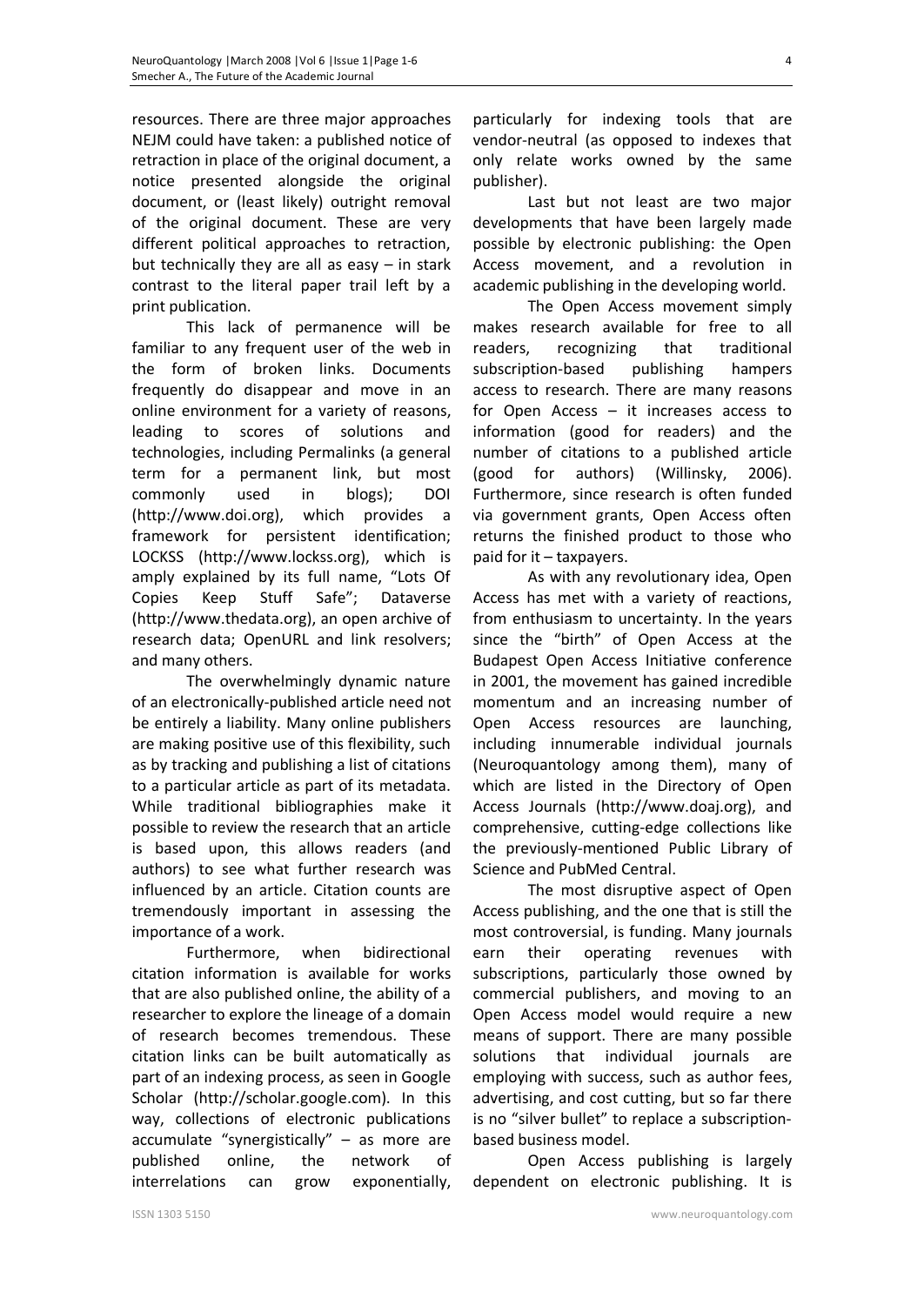simply too expensive for most publishers to print and distribute paper copies without resorting to subscriptions. As free, opensource tools for electonic publishing mature, not only tools for delivering publications but also the tools for creating them and supporting processes like peer review, it becomes possible to run an Open Access journal efficiently and without requiring revenue streams like high author fees or advertisements. This is a promising way forward for the Open Access movement.

Electronic publishing, particularly in combination with Open Access, has immense benefits to offer the developing world. It is prohibitively expensive for many institutions to subscribe to and maintain collections of print publications (particularly with recent changes in subscription prices and the attendant "serials crisis"), but with Internet infrastructure exploding both within institutions and for use by the greater public, Internet-based electronic delivery is clearly poised for success. Because much of the world's scholarly communication happens in academic journals, this growing first-rate access to publications means that scholars in the developing world are able for the first time to participate as peers in the global academic communications network. INASP (International Network for the Availability of Scientific Publications), for example, is spearheading a number of projects to expand academic publication in Asia, in Nepal (http://www.nepjol.info), Bangladesh (http://www.banglajol.info), and Vietnam (http://www.vjol.info), and in Africa (http://www.ajol.info).

Some aspects of the future of academic publication are clear – electronic delivery and born-electronic publications will increase in popularity and the Internet will continue to grow as a means for accessing and reading research. The enormous generational changes in research habits have already secured the Internet as an invaluable research tool. Behind the scenes, however, the transformation has only just begun. The nature of the Internet will provide faster and more flexible ways of working on papers and articles through each step of the process, from submission, through peer review and

various editorial processes, leading to new processes that are currently embryonic but will co-evolve rapidly with the tools to support them.

During the early stages of development of electronic publishing, it was not clear that the Internet was the medium of choice. Many types of works were distributed on CD-ROM, for example. With the Internet's position in electronic publishing secure, an interesting immediacy results from bringing the enormous set of publications and their processes onto a common medium. Authorship, research, peer review, editing, and reading are for the first time taking place, in effect, in the same room. Laymen, professionals, and academics are able to participate in more ways, and for the first time, their geographical location is no impediment. Thanks to the nondiscriminating nature of publishing on the Internet (Lemley, 2000), small journals may publish alongside large ones without incurring the enormous cost of entry associated with print publication.

Born-digital journals have a unique opportunity to embrace the potentials offered by electronic publication without being encumbered by the constraints of print publication. They face several unknowns, however: first, as described above, traditional publishing processes were designed with print in mind and may not apply perfectly to electronic publications. Second, the tools to support electronic processes are developing rapidly, but since the processes they support are moving targets, it can be difficult to incorporate these processes using off-theshelf software. Fortunately, another kind of openness offers a solution for journals that are able to push the envelope: Open Source.

Broadly speaking, Open Source is to software what Open Access is to research. If an application is Open Source, its source code, which by contrast is closely-held intellectual property in the commercial software world, can be used, modified and reviewed by anyone (with certain restrictions imposed by the specific Open Source license in question).

There are innumerable Open Source tools available for electronic publishing. In